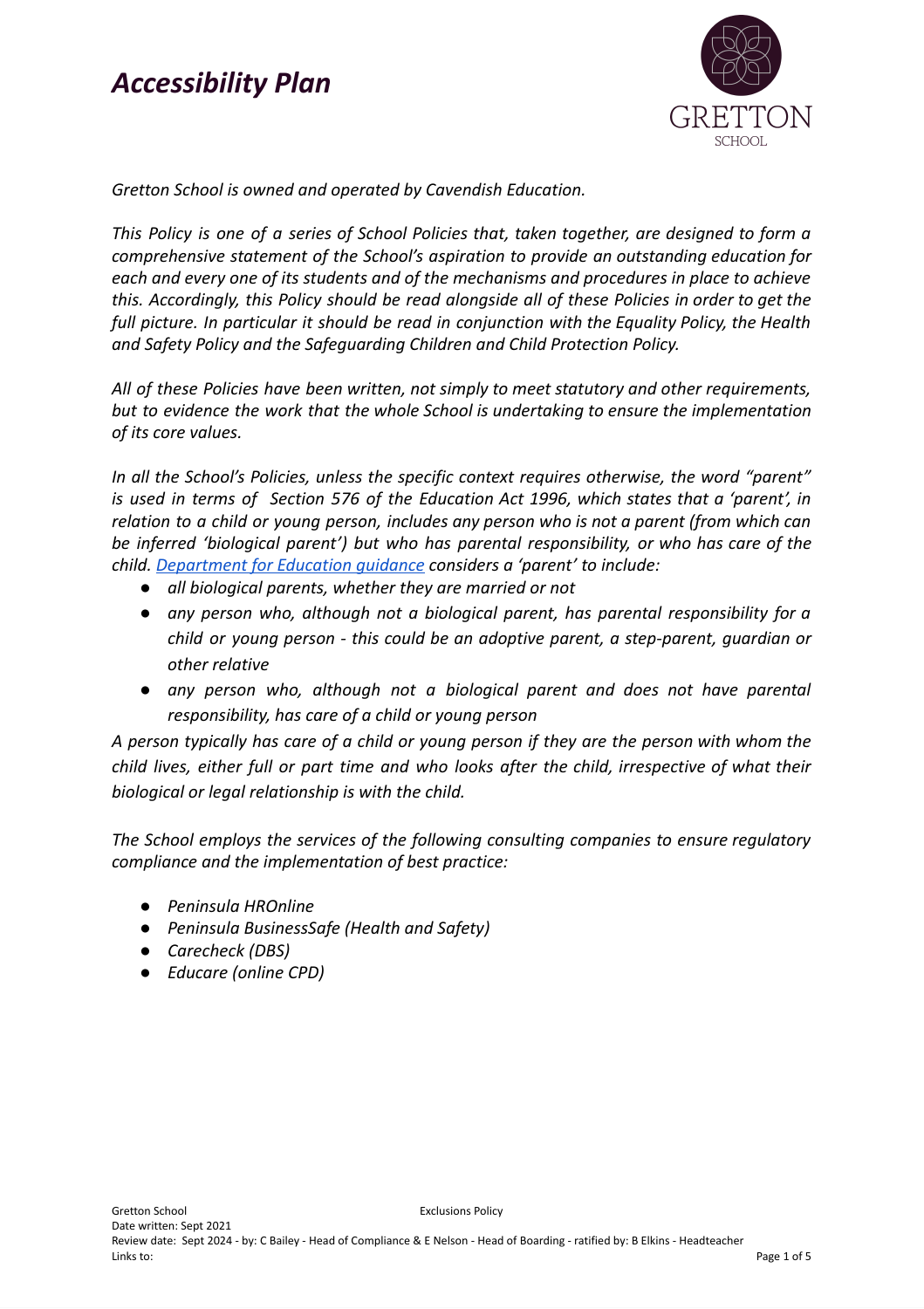#### **Contents**

- 1. Aims
- 2. Legislation and guidance
- 3. Action plan
- 4. Monitoring arrangements
- 5. Links with other policies
- 6. Appendix 1: Accessibility audit

#### **1 AIMS**

Schools are required under the Equality Act 2010 to have an accessibility plan. The purpose of the plan is to:

- Increase the extent to which disabled learners can participate in the curriculum
- Improve the physical environment of the school to enable disabled learners to take better advantage of education, benefits, facilities and services provided
- Improve the availability of accessible information to disabled learners

Gretton school aims to treat all its learners fairly and with respect. This involves providing access and opportunities for all learners without discrimination of any kind.

The plan will be made available online on the school website, and paper copies are available upon request.

Our school is also committed to ensuring staff are trained in equality issues with reference to the Equality Act 2010, including understanding disability issues.

The school supports any available partnerships to develop and implement the plan.

Gretton school's complaints procedure covers the accessibility plan. If you have any concerns relating to accessibility in school, this procedure sets out the process for raising these concerns.

### **2 LEGISLATION & GUIDANCE**

This document meets the requirements of [schedule](http://www.legislation.gov.uk/ukpga/2010/15/schedule/10) 10 of the Equality Act 2010 and the Department for Education (DfE) [guidance](https://www.gov.uk/government/publications/equality-act-2010-advice-for-schools) for schools on the Equality Act 2010.

The Equality Act 2010 defines an individual as disabled if he or she has a physical or mental impairment that has a 'substantial' and 'long-term' adverse effect on his or her ability to undertake normal day to day activities.

Under the Special [Educational](https://www.gov.uk/government/publications/send-code-of-practice-0-to-25) Needs and Disability (SEND) Code of Practice, 'long-term' is defined as 'a year or more' and 'substantial' is defined as 'more than minor or trivial'. The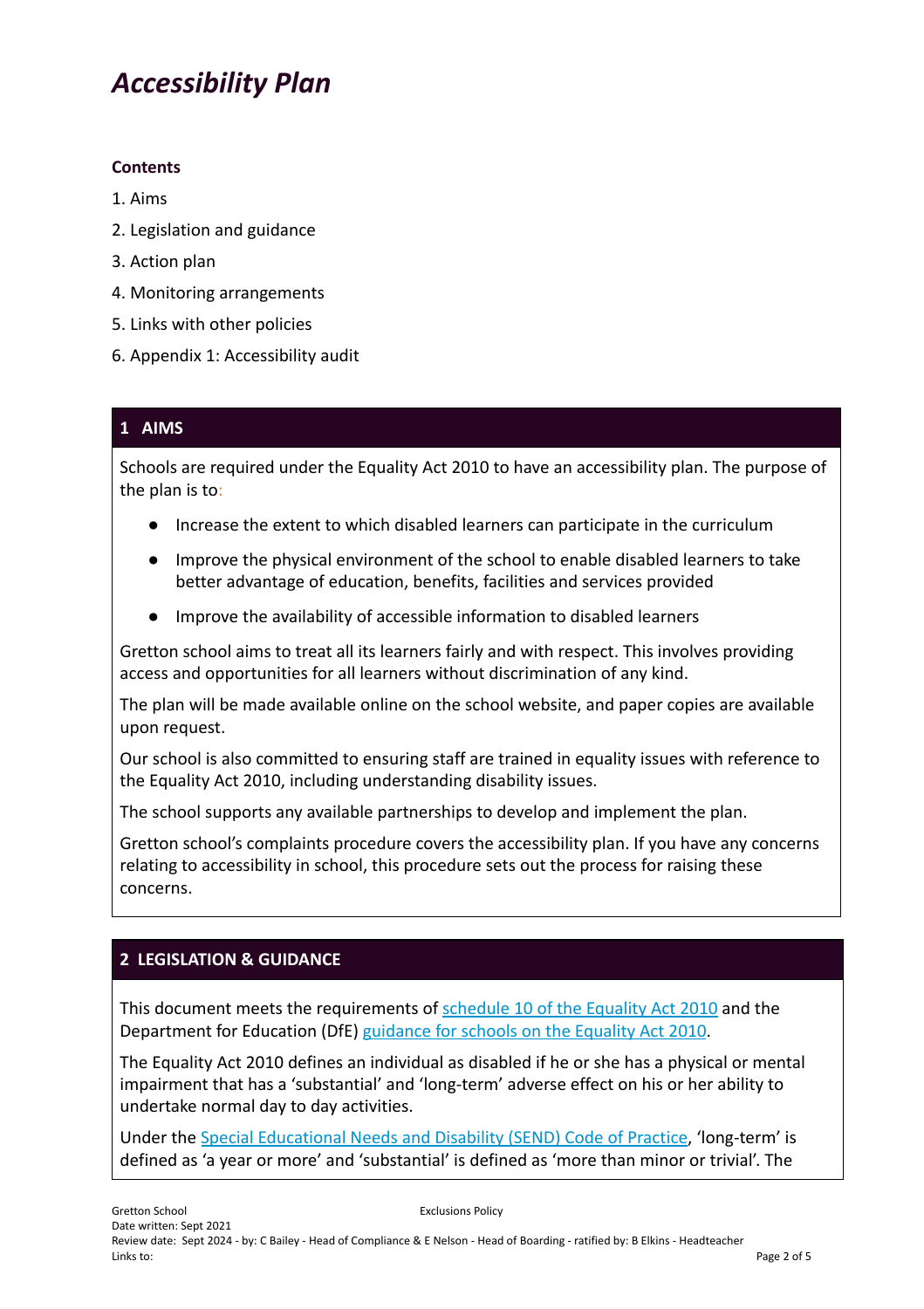definition includes sensory impairments such as those affecting sight or hearing, and long-term health conditions such as asthma, diabetes, epilepsy and cancer.

Schools are required to make 'reasonable adjustments' for pupils with disabilities under the Equality Act 2010, to alleviate any substantial disadvantage that a disabled learner faces in comparison with non-disabled learners. This can include, for example, the provision of an auxiliary aid or adjustments to premises.

#### **3 ACTION PLAN**

This action plan sets out the aims of our accessibility plan in accordance with the Equality Act 2010.

| Aim                                                                         | <b>Current good</b><br>practice                                                                                                                                         | <b>Objectives</b>                                                                                                                                               | <b>Actions to be</b><br>taken                                                                                          | <b>Person</b><br>responsible                                                                  | Date to<br>complete<br>actions by |
|-----------------------------------------------------------------------------|-------------------------------------------------------------------------------------------------------------------------------------------------------------------------|-----------------------------------------------------------------------------------------------------------------------------------------------------------------|------------------------------------------------------------------------------------------------------------------------|-----------------------------------------------------------------------------------------------|-----------------------------------|
| Increase access<br>to the<br>curriculum for<br>pupils with a<br>disability  | Differentiated<br>lesson plans,<br>curriculum and<br>resources.<br>Access to<br>lessons online<br>and<br>electronically.                                                | All students are<br>able to access<br>the curriculum<br>at a level<br>appropriate to<br>their learning<br>and with due<br>consideration of<br>their disability. | Review of any<br>students who<br>are unable to<br>access the<br>curriculum on<br>offer and<br>identify their<br>needs. | <b>Assistant Head</b><br>of relevant Key<br>Stage.                                            | End of Autumn<br>Term 2021.       |
| Improve and<br>maintain access<br>to the physical<br>environment            | Clear signage<br>throughout.<br>Timetables are<br>adjusted to<br>ensure lessons<br>are accessible<br>and specialist<br>teaching spaces<br>are at ground<br>floor level. | Easy access for<br>all.                                                                                                                                         | Review of<br>signage and<br>access of both<br>sites.<br>Completion of<br>VI Audit.                                     | <b>Facilities</b><br>Manager.                                                                 | End of Autumn<br>Term 2021.       |
| Improve the<br>delivery of<br>information to<br>pupils with a<br>disability | Small classes<br>with high staff<br>ratio to ensure<br>that the needs<br>of all are met.                                                                                | Ensure that all<br>students have<br>access to the<br>same<br>information.                                                                                       | Review of any<br>issues where<br>communication<br>has not taken<br>place                                               | <b>Assistant Head</b><br>of relevant Key<br>Stages with<br>assistance from<br>the Data Coord. | End of Autumn<br>Term 2021.       |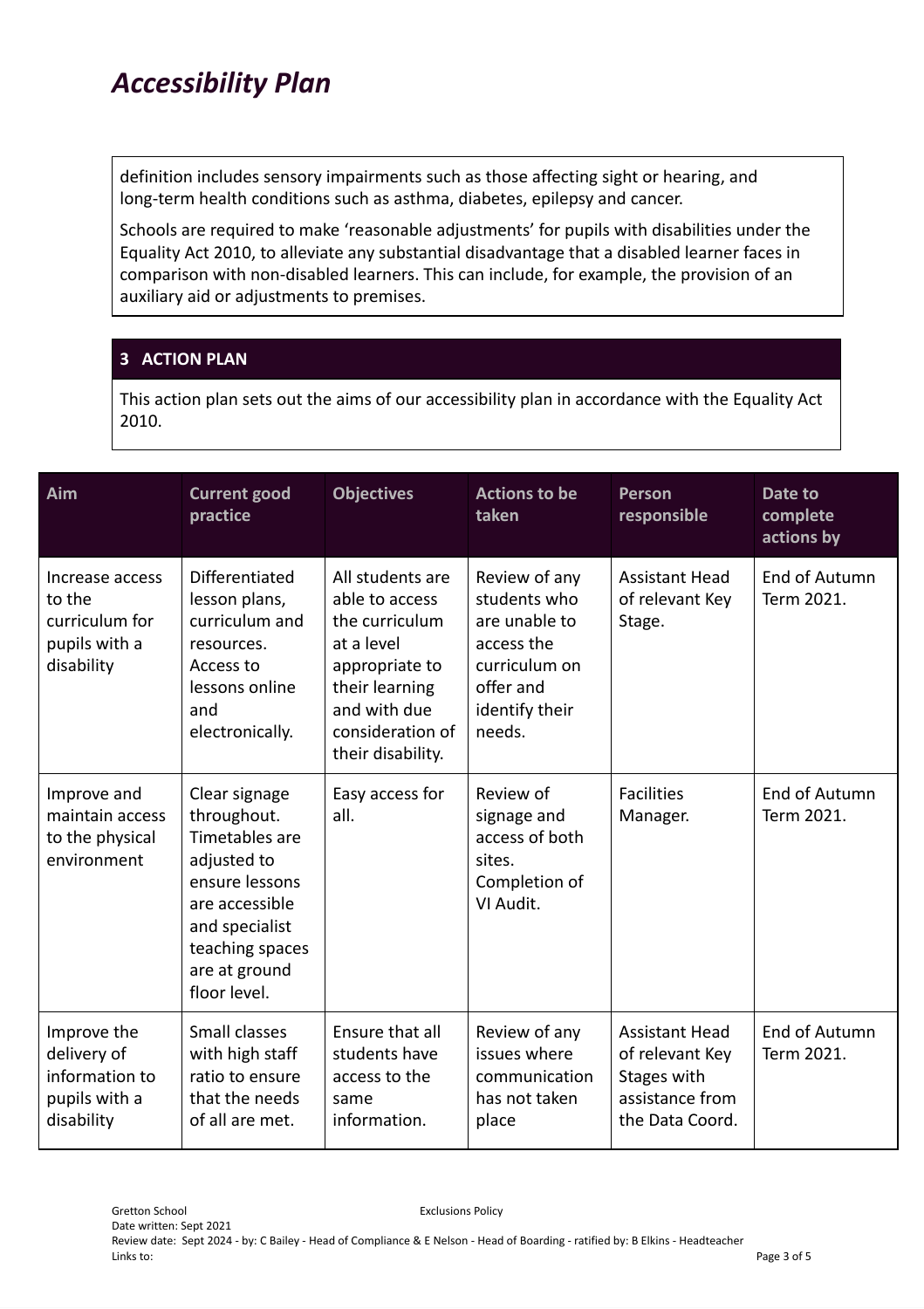#### **4 MONITORING ARRANGEMENTS**

This document will be reviewed every **3** years, but may be reviewed and updated more frequently if necessary.

It will be approved by The Headteacher.

#### **5 LINKS WITH OTHER POLICIES**

This accessibility plan is linked to the following policies and documents:

- Risk assessment policy
- Health and safety policy
- Equality information and objectives (public sector equality duty) statement for publication
- Special educational needs (SEN) information statement which includes supporting pupils with medical conditions policy

#### **6 APPENDIX 1**

*The table below contains some examples of features that may be assessed as part of an audit of the school's physical environment. It is not an exhaustive list, and may change frequently.*

| <b>Feature</b>    | <b>Description</b> | Actions to be taken   Person responsible | Date to compete<br>actions by |
|-------------------|--------------------|------------------------------------------|-------------------------------|
| Number of storeys |                    |                                          |                               |
| Corridor access   |                    |                                          |                               |
| Lifts             |                    |                                          |                               |
| Parking bays      |                    |                                          |                               |
| Entrances         |                    |                                          |                               |
| Ramps             |                    |                                          |                               |
| <b>Toilets</b>    |                    |                                          |                               |